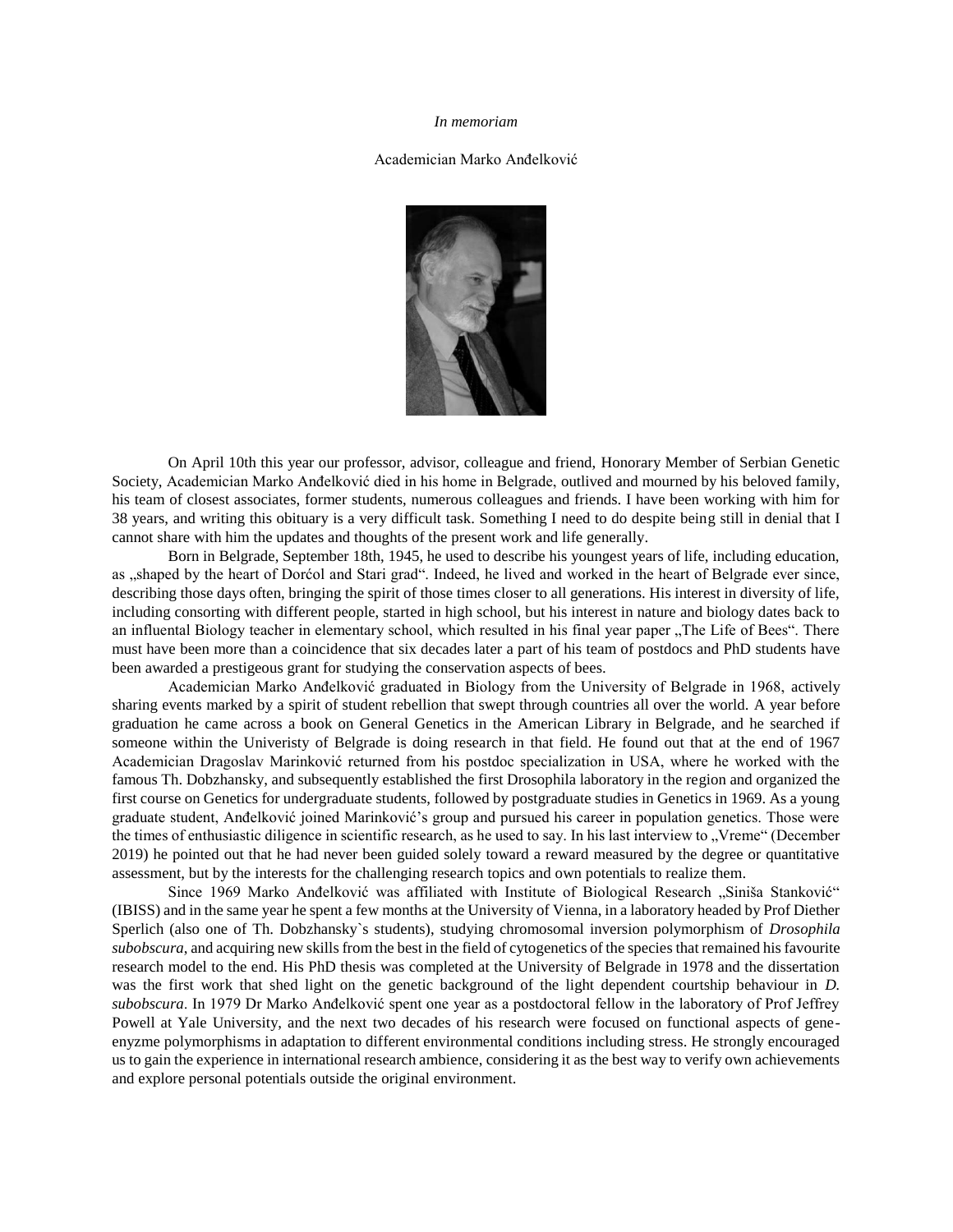Since 1989 Prof Marko Anđelković shares his commitments between two institutions: Institute of Biological Research "Sinisa Stankovic" and Univeristiy of Belgrade - Faculty of Biology, and began his teaching career. He mainly taught at the postgraduate level in Genetics, such as Population Genetics and Genotoxicology, adapting the curricula along the developing progress in genetic research. His course in the Population Biology module was much appreciated among students. Last year one of his former students from those generations expressed to him her gratitude for the course, which surprised but much pleased him. By invitation he also taught parts of the courses at Biology Department at the University of Montenegro, Faculty of Medicine and Faculty of Geography at the University of Belgrade. He was known for his written sentences in manuscripts that were exceptional, comprehensive and sometimes hard to translate. On the other hand, his lectures were clear, with intuitively logical explanations of highly complex processes. He never asked students to "know the formulas" (which dominate population genetics textbooks at the first sight) but insisted on understanding them as relations among variables and parameters of some processes or phenomena. The book "Genes in populations" that we jointly and enthusiastically begun writing around mid '90s, was finaly published in 2014, and remains a valuable contribution to the literature on population genetics that Marko taught as professor. Although retired in 2010, after bringing up 20 generations of students, he remained an active member of the academic community. Frequently regretting the lack of time and, despite his health condition, he continued to contribute both through mentoring in research and teaching PhD courses with insightful comments, questions and advice.

In 1991 Dr Marko Anđelković acquired the title of Principal Researcher, and in 1992 University Professor. In 2003 he became the Corresponding Member of the Serbian Academy of Sciences and Arts (SASA), and since 2009 he was the Full Member of SASA. He chaired the Department of Genetics at IBISS for years, and in 2006, with a group of associates, he established the *Department of genetics of populations and ecogenotoxicology* at IBISS, which he chaired until retirement. The Department has been developing successfully over generations, attracting and accepting new associates.

Dr Marko Anđelković was an inspiring and stimulating person. He was truly a leader and statesman of science, contributing his talents to so many activities in the profession and the community. He was an influential figure in addressing major issues of science and shaping public policy toward them, holding numerous posts in scientific societies, institutional bodies at the University of Belgrade, Serbian Academy of Sciences and Arts, expert bodies within state ministries. He believed that one has an obligation to contribute to the enhancement of the society with one's own knowledge and within capabilities. He served as a member of presidency of several professional organizations and national councils, advisory and review committees, often as chair. Academician Marko Anđelković chaired the Committee for Man and the Environment at SASA, from where he initiated and organized valuable meetings and scientific discussions on the currrent and the most intriguing issues for the society, such as the Symposium on Genetically Modified Organisms, and the Symposium on the Effect of Small Hydroelectric Plants on the Environment in Serbia.

He was awarded the City of Belgrade October Award for Science and the Serbian Biological Society Award for development of Biological Sciences.

Though constantly busy, his door was always open, and he was never too busy to talk to anyone. A gentleman and scholar of the highest order, charming and social, urbane and witty, Marko Anđelković was also known for his ability to lead diverse people toward cooperation. Usually he would ease the staff meeting, or serious discussion that begins with tension, with humorous anecdotes and historical asides, but without minimizing the importance of meeting the goals.

Academician Marko Anđelković published 160 scientific papers and some are still to be published as research has been done with his contribution and support. A larger group of papers pertains to ecological-genetic adaptations of genetic polymorphism, through research into inversion polymorphism of chromosomes, genetic loads, geneenzyme polymorphism in some *Drosphila* species, and the last two decades also research at the level of DNA polymorphism. The results give insight into the spatial and temporal variation and adaptive significance of genetic polymorphism of natural populations, as well as relative impacts of individual evolutionary factors, especially selection mechanisms, on the process of adaptation and dynamics of population gene pools, as changes included into the general or specific responses to environmental stress. Part of his research was the assessment of mutagenic (and antimutagenic) effects of different substances in research aimed at revealing biological effects of environmental pollution. The results are valuable from the aspect of conservation of biodiversity and detection of dynamics of causal changes in gene pools of populations exposed to antropogenic influence in the natural environment.

My account on research in population genetics and with fruit flies begins in the winter of 1981/82 when I had an interview for a position of research assistant at IBISS, in the group of Dr Marko Anđelković. Freshly graduated